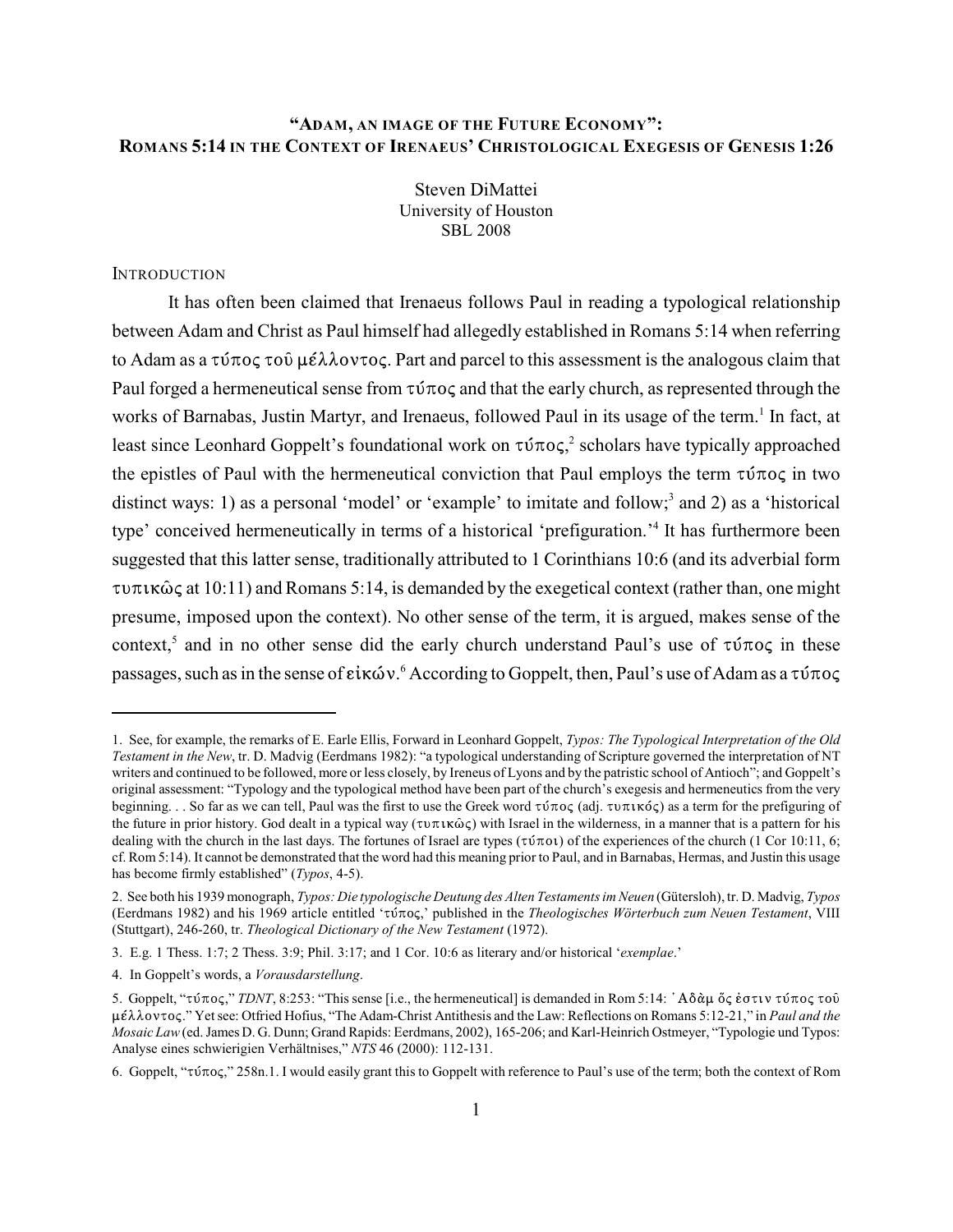τού μέλλοντος means that Adam is to be understood as a *Vorausdarstellung*, a prefiguration, of the future Adam. It is to be noted, moreover, that this Adam-Christ typologyrests upon the additional interpretive claim that  $\tau \circ \mathbf{0}$   $\mu \in \lambda \lambda \circ \nu \tau \circ \varsigma$  is to be understood in its masculine form,  $\dot{\mathbf{0}}$   $\mu \in \lambda \lambda \omega \nu$ , "he who shall come," *i.e.*, Christ.

Although this paper does not directly deal with assessing Paul's use of the expression  $\tau \nu \pi o \varsigma$  $\tau$ o $\hat{\nu}$   $\mu\epsilon\lambda\lambda$ ov $\tau$ o $\varsigma$ , it will nevertheless be seen that Irenaeus does not have some Pauline hermeneutical sense of  $\tau \nu \pi \sigma \varsigma$  in mind. In fact, the sense of  $\tau \nu \pi \sigma \varsigma$  that Irenaeus has in mind is one synonymous to είκών. Additionally, and contrary to modern interpreters of Paul, Irenaeus understands the genitive  $\tau$ oû  $\mu \in \lambda \lambda$ ov $\tau$ o $\zeta$  in its neuter form,  $\tau \delta \mu \in \lambda \lambda$ ov, "what shall come." Consequently, this paper argues that the linking of Adam and Christ in a unified history of salvation by Irenaeus —typically referred to as a (Pauline) "typology"—is not borne out of Paul's use of the expression  $i^*$ Aδάμ ὄς έστιν τύπος τοῦ μέλλοντος, but rather Irenaeus' theological application of it in the context of his Christological interpretation of Genesis 1:26. The expression is perhaps best translated in Irenaeus as: Adam, "an image of the future economy."

# THE USE AND MEANING OF TYHOZ IN IRENAEUS

It will be demonstrated that both Irenaeus' use of  $\tau \nu \pi o \varsigma$  and his "typology" develop independently of any Pauline hermeneutical sense of the term or any alleged Pauline notion of typology.<sup>7</sup> Rather, they are dependent on and influenced by: 1) gnostic uses of  $\tau \nu \tau o \varsigma$  to express cosmological and exegetical relationships between earthly happenings and events in the Pleroma; and 2) Irenaeus' particular exegetical project, namely to demonstrate against the gnostic "economy" that there is but one unified history of salvation, linking events of the Old Testament with those of the New. It must additionallybe borne in mind that the principal goal of Irenaeus' *Adversus haereses* is to scripturally demonstrate against his gnostic adversaries that the god of the Old Testament and the god of Jesus are one and the same God.<sup>8</sup> The role of Scripture in Irenaeus' refutation is thus paramount. Accordingly, Irenaeus' "typology" is primarily an anti-gnostic exegesis, whose aim, in conjunction with his theological premise, is to demonstrate that events in the Old Testament are  $\tau$ ú $\pi$ ot of events concerning the advent of Jesus. It is this exegetical trajectory which is usually identified as New Testament typology; however, it is unique to Irenaeus and develops in reaction to

<sup>5:14</sup> and the general thrust of Paul's argument certainly inhibit us from understanding  $\tau \nu \tau o \varsigma$  in the sense of εἰκών. However, as we shall see, this is not the case for Irenaeus' use of the term and his reading of Paul.

<sup>7.</sup> What follows is largely adapted from my "Biblical Narratives," *As it is Written: Studying Paul's Use of Scripture*, ed. S. Porter and C. Stanley, SBL: 2008 (68-71).

<sup>8.</sup> Variously expressed: *Ad. haer*. 3.10.2; 4.2.3; 4.1.2, etc.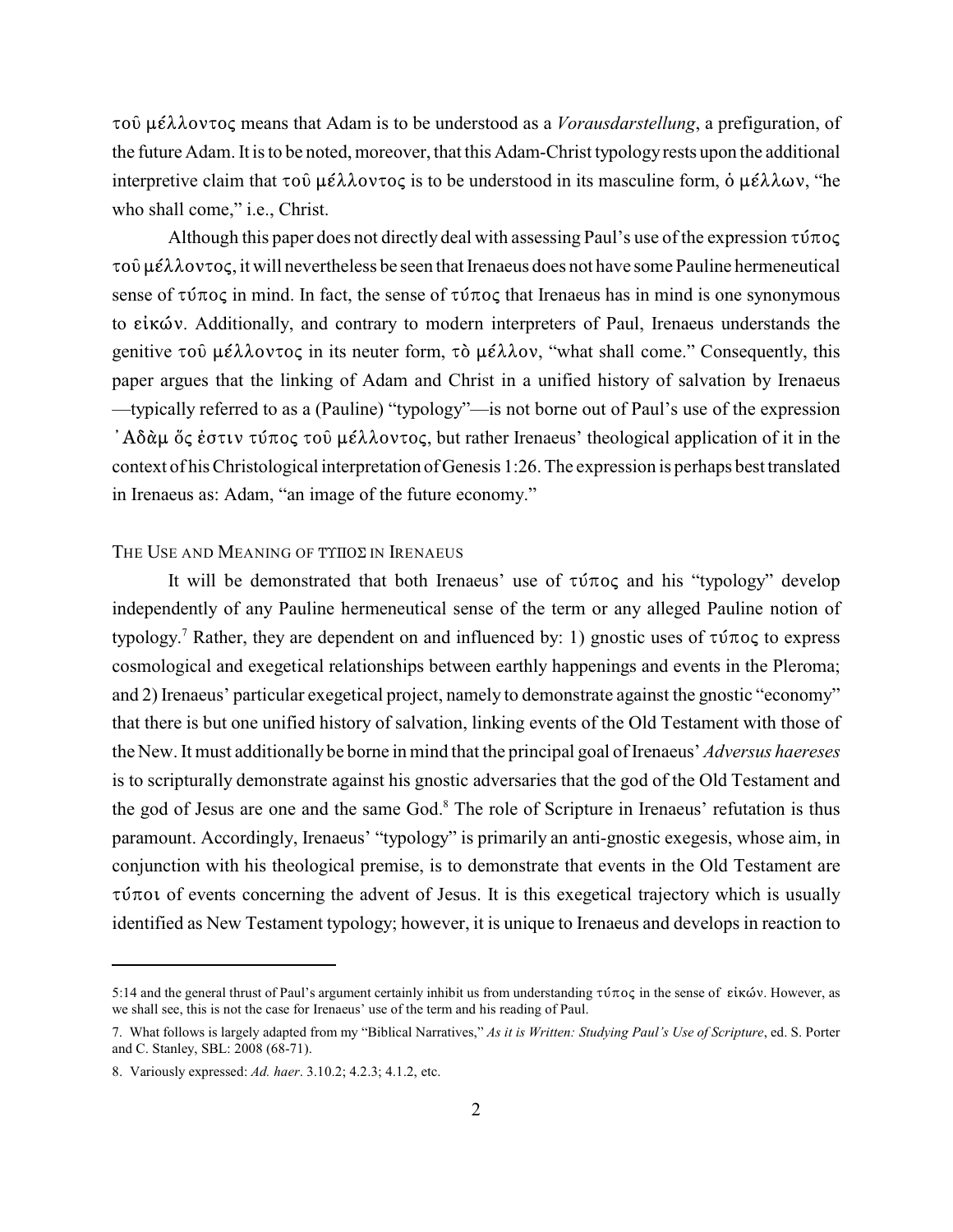gnostic uses of  $\tau \nu \pi o \varsigma$  in their cosmological and exegetical thought.

For example, a good part of book 1 of Irenaeus' *Adversus haereses* treats Valentinian cosmology, wherein relationships between what happens in the Pleroma and on earth or in the cosmos is expressed through the term  $\tau \nu \pi o \varsigma$ . Thus, for example, the Valentinians claim that the twelve signs of the zodiac are  $\tau \nu \tau$  of the Dodecade. The moon, in making its revolution around the heavens in thirty days is a  $\tau \nu \tau o \varsigma$  of the number of Eons (7.1). Or, in speaking of the psychical Christ, they claim that "our Lord was composed of four elements, thus conserving the  $\tau\dot{\nu}\tau$ oc of the primordial and first-begotten Tetrad" (7.2). And in the same paragraph, Irenaeus informs his readers that "Achamoth, their mother, underwent suffering so to display the  $\tau \nu \tau o \varsigma$  of Christ above who extended himself upon the Cross (Stauros); for they declare that all these things below are  $\tau \nu \pi o \nu$  of those above" (7.2). In these and similar examples,  $\tau \nu \tau o \varsigma$  simple means "image," "form," or "figure," and generally speaking this meaning is borne from its platonic/Hellenistic cultural context.<sup>9</sup> This conception, however, even extends to their scriptural exegesis:

Concerning events happening outside the Pleroma, here is what they attempt to extrapolate from Scripture. They claim that the Lord came to suffer his Passion in the end times of the cosmos in order to display the passion which occurred to the last of the Aeons, and to make known through his own end, the end of the production of the Aeons. They maintain further that the girl of twelve years, the daughter of the ruler of the synagogue, to whom the Lord approached and raised from the dead (Lk 8:41-42), was a  $\tau\acute{\nu}\tau$  of Achamoth, which their Christ, by extending himself [beyond the bounds of the Pleroma], shaped and led to the perception of that light which had forsaken her. (8.2)

As exemplified above, the use of  $\tau\dot{\nu}\pi$  in gnostic exeges is to construct relationships between events of Christ's life and events in the Pleroma.<sup>10</sup> In other words, the exegetical use of  $\tau \nu$  among these "heretics" conceives of no place for the Old Testament, nor its God for that matter. The iconic resemblance is built upon happenings in the life of Christ and those in the Pleroma. Irenaeus, however, in taking up the same term, constructs an exegetical system which highlights, in opposition to his adversaries, the "economy" between happenings in the Old and New Testaments. Irenaeus' typological hermeneutic, in other words, grows out of this socio-religious context, wherein he must demonstrate against his gnostic rivals that there is but one God who instructed Jews and Christians alike on Christ and Christian realities through Old Testament  $\tau \nu \pi o \nu$ . In other words, Irenaeus' biblical typology is conditioned on his exegetical and theological project to scripturally prove against his adversaries that the God of Jesus and the God of the Old Testament

<sup>9.</sup> Cf. the works of Philo of Alexandria, and Ptolemy, *Letter to Flora*.

<sup>10.</sup> Cf. their exegesis of Matt 9:20-21: the woman who had a flow of blood for twelve years and who touched the garment of Jesus and was healed, was a  $\tau\acute{\nu}\tau$ o<sub>s</sub> of the twelfth Aeon (*Ad. haer.* 2.23.1); and Lk 2:29 (1.8.4). See also 4.19.1.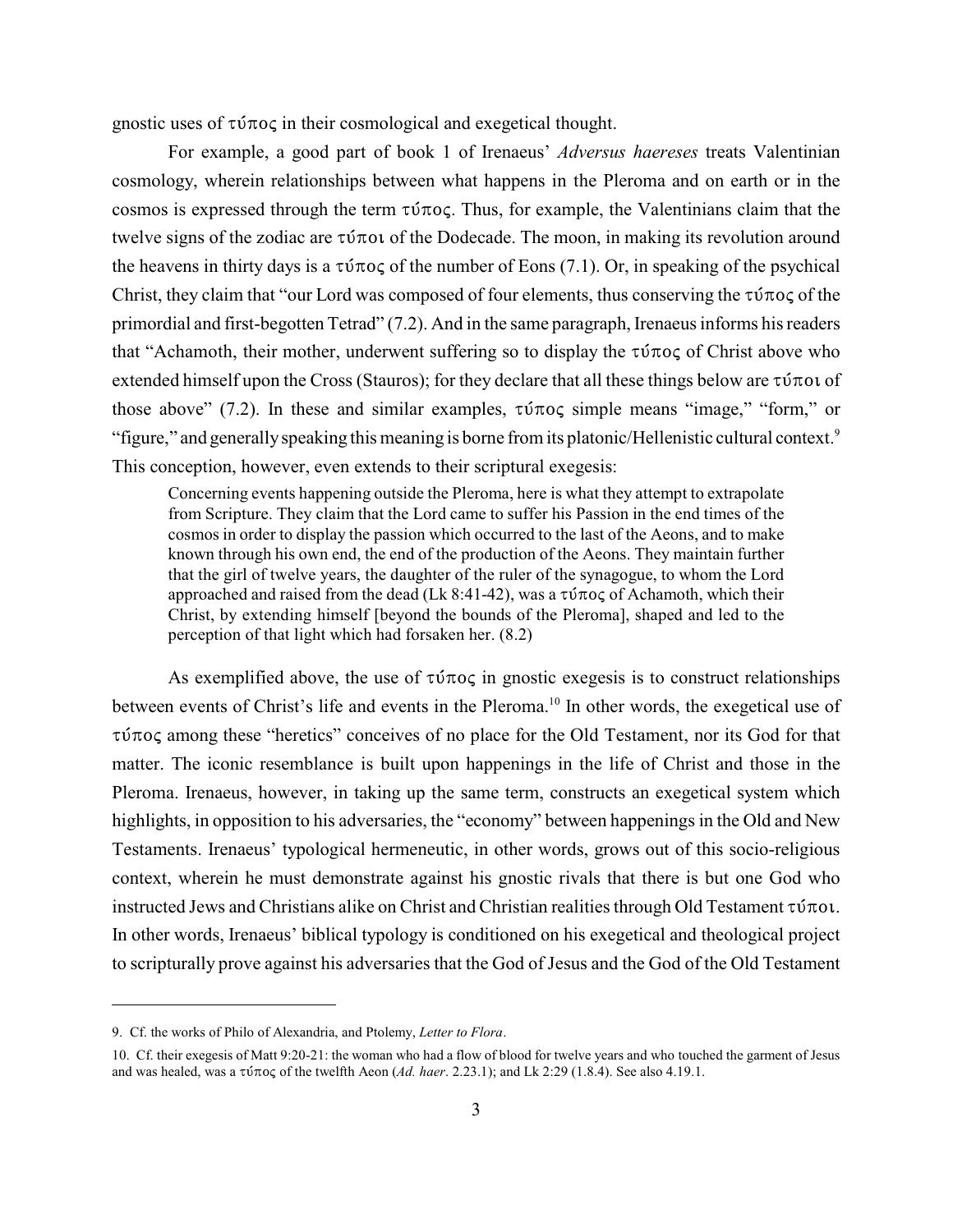are one and the same. The invocation of Paul is part of his exegetical apologetic.

Thus he [God] set upon the people the construction of the tabernacle, the building of the temple, the election of the Levites, sacrifices and oblations also, and all the other services of the law. . . However, he instructed a people easily inclined to return to idols, stipulating through repeated appeals to persevere and to serve God, calling them to first principles through secondary, that is, to truths through  $\tau \nu \tau o \tau$ , to eternal realities through temporal, to spiritual realities through carnal, and to celestial realities through terrestrial things, as it was also said to Moses: "You shall make all things according to the image ( $\kappa \alpha \tau \alpha \tau \delta \nu \tau \delta \nu$ ) of the things you saw on the mountain" (Heb 8:5). For forty days he learned to keep the words of God, the heavenly forms, the spiritual images, and the figures of the things to come, as also Paul says: "For they drank from the rock which followed them; and the rock was Christ" (1 Cor 10:4). And again, after mentioning the events related in the law, he goes on to say: "Now all these things happened to them in  $\tau \nu \tau o \nu t$ , and were written down for our instruction, upon whom the end of ages has come" (1 Cor 10:11). Therefore, by means of  $\tau$  to  $\tau$  they learned to fear God and persevere in his service. Thus they had law, instruction, and prophecy of future things.  $(Ad.~h aer.~4.14.3)^{11}$ 

We should first notice how Irenaeus understands the term  $\tau \tilde{\nu} \pi o \varsigma$  in relation to his pedagogical thesis: the Jews were instructed about truths through  $\tau \nu \pi o \nu$ , about eternal realities through temporal realities, about spiritual realities through carnal realities, about celestial realities through earthly things.<sup>12</sup> It become apparent through this list of dichotomies that Ireneaus is working with the same meaning of the term as the Gnostics had, that of "image" or "figure," and conceptualizing it in the same manner, understanding earthly, corporeal, and terrestrial events as images or figures of celestial and spiritual realities.<sup>13</sup> However, contrary to his rivals, Irenaeus argues, invoking Paul as authoritative representative, that it is rather Old Testament  $\tau \nu \tau o \nu$  which bear witness to Christian celestial and spiritual realities, and not those of the Pleroma.<sup>14</sup> This, Irenaeus affirms, was even taught to the Jews; for they themselves were instructed through  $\tau$ ύποι, through carnal and earthly things, to comprehend what was to come. Hebrews 8:5 is Irenaeus' prooftext, and it would do us good to pay particular attention to how Ireneaus reads and understands the term  $\tau \nu \pi$  in this verse and how this meaning is then transferred to 1 Corinthians 10:4, 10:6, and

<sup>11.</sup> Where possible I have followed the few Greek fragments of this passage that remain and the Greek retrogression made from the Latin manuscript by Adelin Rousseau, *Sources Chrétiennes* 100 (Paris: Cerf, 1965). Thus, the Latin manuscript's *typum*, *typica*, etc. are translated back to Irenaeus' Greek: διὰ τῶν τυπικῶν εἰς τὰ ἀληθῆ instead of *per typica ad vera*; κατὰ τὸν τύπον for *secundum typum*; and προτυπώσεις τῶν μελλόντων instead of *praefigurationes futurorum*. Additionally, it would seem that Irenaeus has the "Antiochene" reading of 1 Cor 10:11 (τύποι συνέβαινον), attested in some manuscripts: A D F G sy<sup>b</sup>.

<sup>12.</sup> Cf. *Ad. haer*. 4.17.1

<sup>13.</sup> Cf. *Ptolemy's Letter to Flora* 5.2 and 5.8, where the adjective τυπικός is used to describe the relationship between corporeal Jewish rituals and their spiritual meanings; and Origen, *Comm. Jn.* 10.110.55, where it is expressed that corporeal events are τύποι of incorporeal realities.

<sup>14.</sup> Cf. Irenaeus' comments about the Valentinians' claim that spiritual *typoi* are then further to be understood as *typoi* of the Pleroma, "creating," Irenaeus affirms, *typoi* from *typoi*, images from images (4.19.1).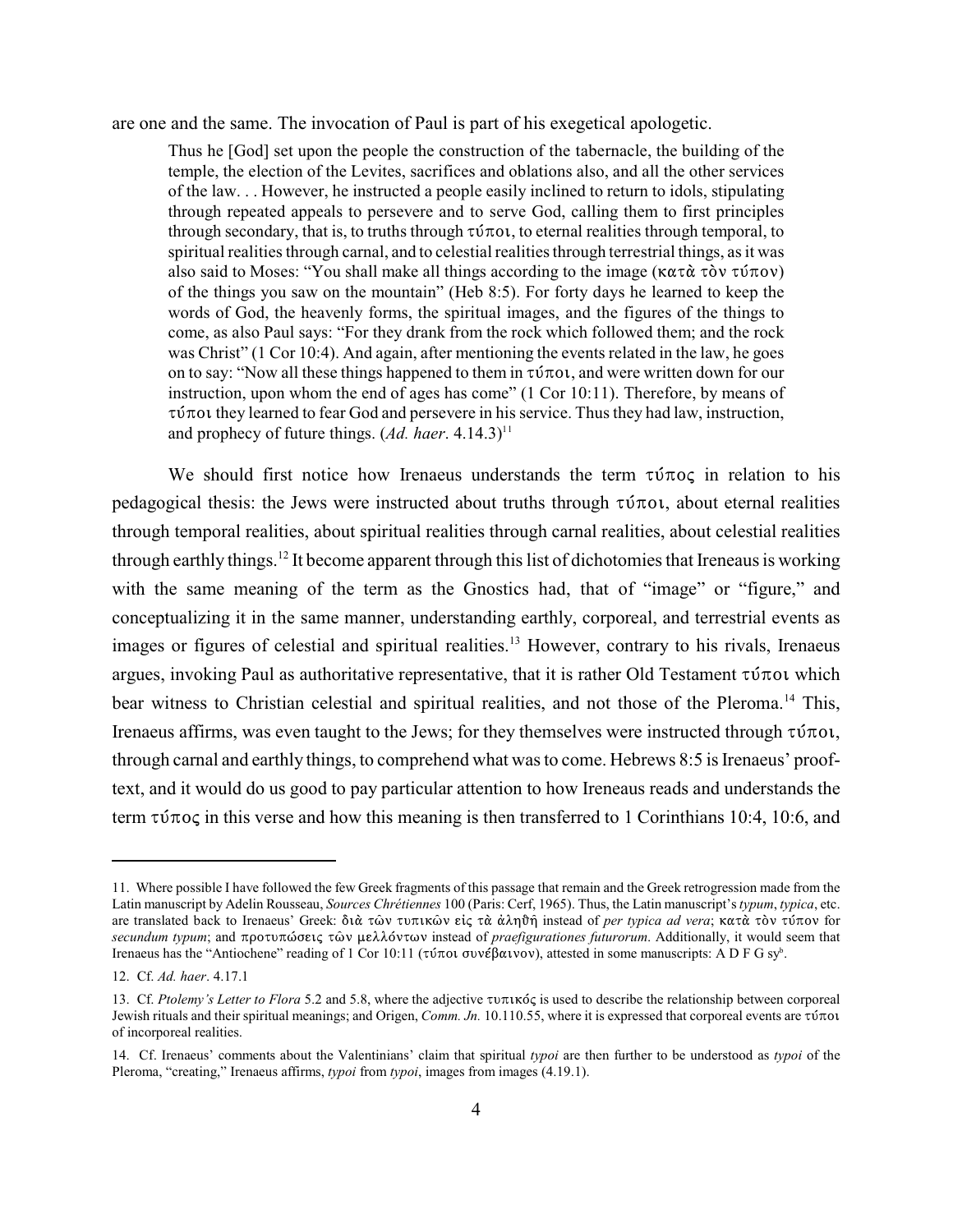10:11. Thus, following from this Hellenistic meaning of  $\tau \nu \pi \sigma \zeta$  as exemplified through the above list of earthly-celestial dichotomies, Ireneaus then asserts that Moses too was instructed about the celestial temple through its terrestrial  $\tau \nu \tau o \varsigma$ . This hermeneutic is then extended to 1 Corinthians 10:1-11: the Israelites in the desert were also instructed about Christ through the spiritual rock, an earthly "figure" ( $\tau$ ύπος is what Irenaeus understands here) of Christ. In other words, Irenaeus understands Paul's statement that "this rock was Christ" (10:4) through the hermeneutic lens provided to him from his already Hellenized reading of the term  $\tau \nu \tau o \varsigma$  in Hebrews 8:5. This is quite removed from Paul's own meaning and use of  $\tau \nu \tau o \varsigma$ . Furthermore, Paul does not use the term in reference to the rock of verse 10:4; or, if he does, it is certainly not in the sense here proposed by Ireneaus which, it must be borne in mind, is Irenaeus' own exegetical creation and aids to substantiate his refutation, that is, to demonstrate upon the authority of Paul that the Jews themselves were instructed about Christ and Christian realities in their own sacred Scripture through earthly and corporeal figures: the rock and the temple. This is then further extended to all the historical events enumerated in this passage: "All these things happened to them in  $\tau \nu \tau o \nu$  (i.e., earthly and corporeal figures)."<sup>15</sup> Irenaeus' reading of Paul, therefore, reveals more of Irenaeus' exegetical and theological project, than of Paul's own hermeneutical intention.<sup>16</sup>

More can be said on this subject if space permitted. For example, having interpreted Paul's use of  $\tau$ ύπος in 1 Corinthian 10:6, 10:11, and Hebrews 8:5 through the influence of a gnostic/Hellenistic meaning and usage of the term, Irenaeus can now extend his typological interpretation to all the scriptural narrative,  $\frac{1}{7}$  in particular to the interpretation of all Jewish rites and oblations: "All the gifts, oblations, and sacrifices were received by the people in a figure (*typo*), as it was shown to Moses on the mount (Heb 8:5)."<sup>18</sup> Irenaeus contends that earthly things are indeed *typos* of spiritual things—for how else was god to give the Christians an image of the spiritual (*spritalia imaginem*). As with the above citation, Irenaeus insists that the Jews misunderstood their own rites and sacrifices by performing them carnally. Moreover, this particular typological interpretation of Jewish rites and sacrifices is already attested in Ptolemy's *Letter to Flora*,<sup>19</sup> the

<sup>15.</sup> The Latin text reads *in figuram*. See also 4.27.3.

<sup>16.</sup> Cf. Clement of Alexandria's reading of the same verse (*Paedagogus* 2.101.1-3) where it is clearly articulated that these τύποι are pedagogical *exemplae*—more inline with Paul's own meaning.

<sup>17.</sup> See, for example, *Ad. haer*. 4.20.8: "For the prophets did not prophesy in words alone, but also in visions, in their mode of life, and in the actions they preformed . . . some the proclaimed by word, others they indicated typically (*typice significabant*) by means of outward actions." Cf. 4.26.1; 4.32.2; and Justin Martyr, *Dialogue* 114.1.

<sup>18.</sup> *Ad. haer*. 4.19.1. Cf. 4.14.3; 4.17.1.

<sup>19.</sup> See *Letter to Flora* 5.2 and 5.8, where the adjective  $\tau$ u $\pi$ uxó $\zeta$  is used to describe the relationship between corporeal Jewish rituals and their spiritual meanings.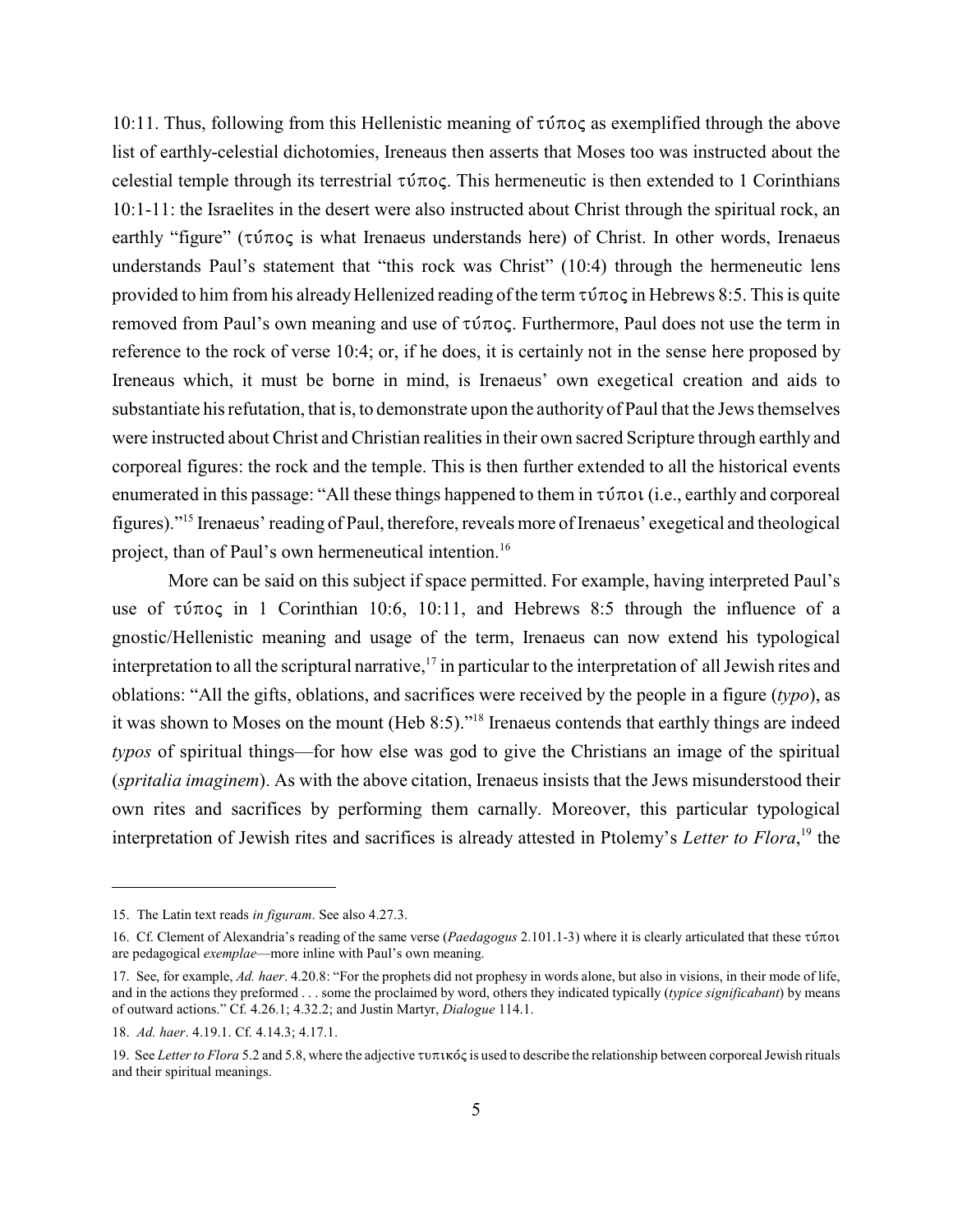*Epistle of Barnabas*,<sup>20</sup> and the works of Justin Martyr.<sup>21</sup> It can hardly be explained, in other words, through the works of Paul or his use of  $\tau \nu \pi \sigma \varsigma$  in 1 Cor. 10, even though, granted, Paul is apologetically invoked as its founder. In short, Irenaeus' typology is derived from his own unique understanding and application of  $\tau\dot{\nu}\pi$ oc, and not from some alleged notion of New Testament typology nor Pauline hermeneutical sense of  $\tau \nu \pi o \varsigma$ . This is likewise the case with his citation of Romans 5:14.

#### ROMANS 5:14C IN INRENAEUS' THEOLOGICAL REFUTATION

Irenaeus is the first church Father to cite Romans 5:14c and to utilize it in his own theological reflection.<sup>22</sup> In the course of a rather lengthy refutation in book III of his *Adversus haereses*, against "those who say that he [Christ] only revealed himself in appearance, and that he was not born in the flesh nor truly made man" (18.7), Irenaeus invokes Paul as a witness against his adversaries, who, in his letter to the Romans, "calls Adam himself a  $\tau \nu \pi o \varsigma \tau o \bar{\nu} \mu \epsilon \lambda \lambda o \nu \tau o \varsigma$ " (22.3). This assertion, moreover, is introduced by Irenaeus as part of his scriptural proof that Christ has recapitulated in himself the first created man by becoming flesh—flesh that, according to Irenaeus, "the Lord recapitulated in himself, thus saving his own work which he himself formed" (22.2). Thus for Irenaeus, the salvation of all flesh including that of Adam by he who will become incarnate in this same flesh in the future ( $\tau \circ \hat{v}$   $\mu \in \lambda \lambda \text{ov} \tau o \varsigma$ ), is somehow already formed in the creation of Adam. This recapitulation of Adam, which is accomplished through the incarnation of Christ in the flesh, is furthermore supported by Irenaeus through a variety of scriptural similitudes ( $\delta \mu$ 016 $\tau \eta \zeta$ ). <sup>23</sup> Romans 5:14 is merely one verse among others<sup>24</sup> which Irenaeus cites as evidence for the recapitulation of Adam, and thus also as a refutation against the position of his adversaries. Thus, contrary to a fragmented, distorted, or even absent concept of an Adam-Christ similitude among the gnostics, Irenaeus' refutation is at the same time a precision on and demonstration of orthodoxy.

Irenaeus' refutation extends just about to the end of book III, the goal of which is to oppose

<sup>20.</sup> *Ep. Barn*. 7.3; 7.7; 7.10-11; 8.1

<sup>21.</sup> *Dial*. 40.1;41.1; 41.4.

<sup>22.</sup> Cf. the use of the expression τύπος τοῦ μέλλοντος in Justin Martyr, *Dialogue with Trypho* 114.1. The reference, however, is not to Romans 5:14. Rather, the expression designates an 'image of what shall come': "For the holy Spirit sometimes brought about that something should be produced visibly, which was the image of the future (τύπος του μέλλοντος γίνεσθαι ήν), sometimes he uttered words about what was to take place (περὶ τῶν ἀποβαίνειν μελλόντων), speaking as if it was then taking place or had taken place. And unless those who read perceive this art, they will not be able to follow the words of the prophets as they ought." Likewise, when Justin wishes to specify the coming Christ, this is typically expressed as  $X\rho\iota\sigma\delta v \mu\epsilon\lambda\lambda\sigma v\tau\alpha\gamma\dot{\gamma}\nu\epsilon\sigma\delta\alpha$  (*Dial.* 96.1). Cf. *Epistle of Barnabas* 7.10: τον τύπον του μέλλοντος πάσχειν 'Ιησου.

<sup>23.</sup> Term attested in several fragments, e.g., fr. 34.

<sup>24.</sup> Notably: Gn. 1:26; 2:5; 2:7; John 1:14; Luke 3:23-38; Gal. 4:4; Rom. 1:3; and Is. 7:14.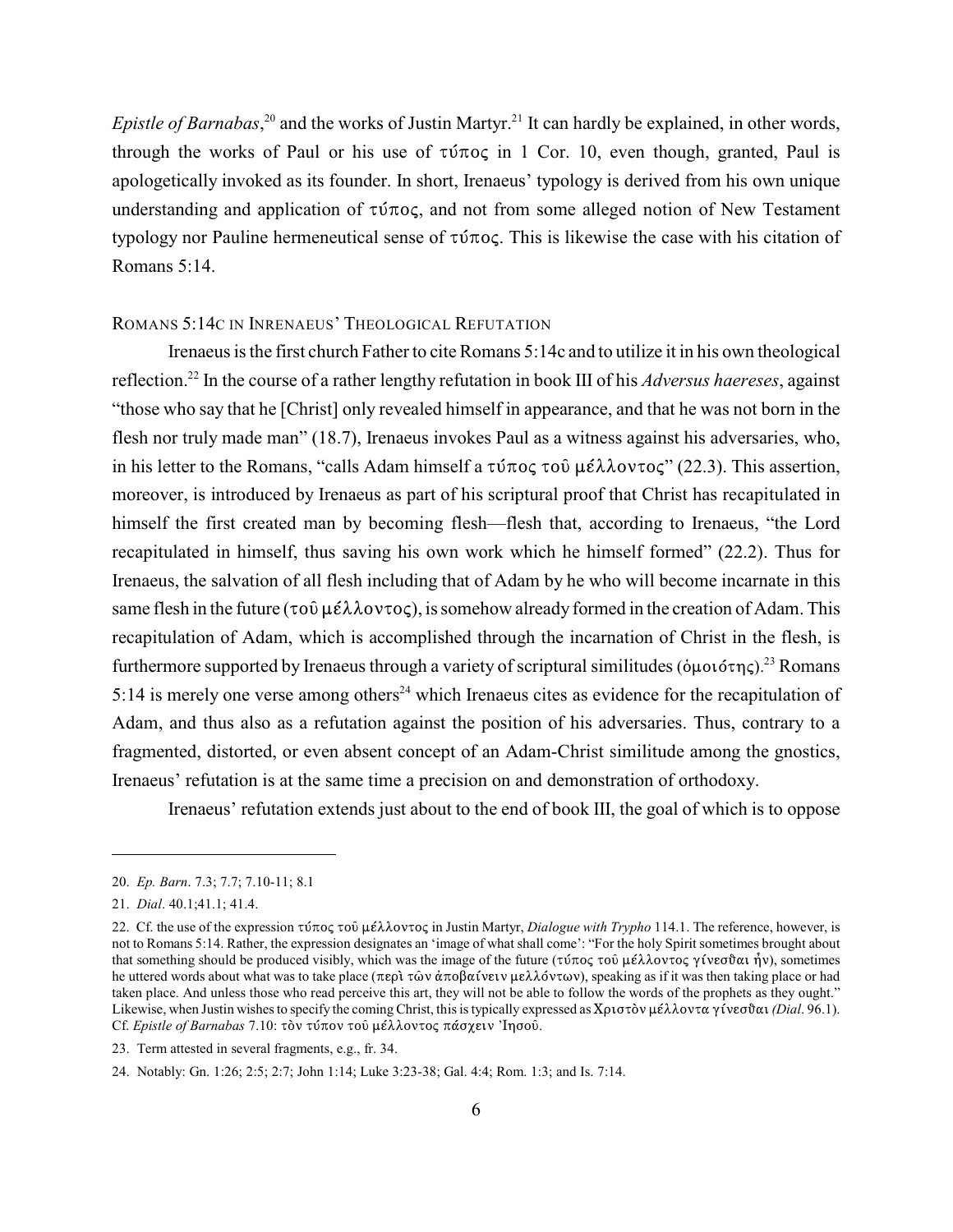those who inscribe falsely against the salvation of Adam (23.8), thereby arguing for a unified history of salvation between the old covenant and the new, i.e., between Adam and Christ. Irenaeus retorts by affirming that Christ recapitulates in himself not only the first man but all the generations of man. The recapitulation of Adam is therefore central to Irenaeus' reasoning. *It already forms the hermeneutical lense upon which Irenaeus' reading of Scripture rests.* In opposing his adversaries, who claim that there is no salvation for Adam, and, at the same time, that Christ did not receive any flesh from his immaculate birth and did not show himself in the flesh, Irenaeus will emphasize the unity of God's salvation—a plan which is already sketched in the creation of Adam. It is precisely this refutation which defines Irenaeus' typological reading, rather than a meaning of  $\tau\dot{\nu}\pi$ oc, or a typology, handed down by Paul.

The section in question ( $\S21.10$  ff.) opens with the following thesis: Christ, in becoming flesh, had recapitulated in himself Adam. This section is traditionally titled "the recapitulation of Adam"and establishes itself upon the notion of similitudes or resemblances ( $\phi$ μοιότητα) between Adam and Christ, to which, insists Irenaeus, the Scriptures bear witness. This theme was already announced in 4.2, where Irenaeus alludes to the unity of salvation history between Adam and Christ, insisting that the latter had become flesh because of his abundant love for "the work that he himself molded."<sup>25</sup> One readily sees, moreover, that this notion of Adam as a work modeled by Christ is already founded on a Christological exegesis of Genesis 1:26, which also invokes this same resemblance ( $\phi\mu o \mathfrak{t} \omega \sigma \mathfrak{t}$ ). This will formally be presented in 22.3, precisely where we find Romans 5:14. Furthermore, these two verses, as we shall see, bear witness to, according to Irenaeus, the same similitude. Finally, it must be borne in mind that this very similitude is presented against those who claim that Christ was not born of flesh, nor received anything from Mary—a position which ultimately negates the similitude between Adam and Christ. The first of Irenaeus' four similitudes, not surprisingly, comes from Paul.

For as by one man's disobedience sin entered, and through sin death prevailed, so too by one man's obedience righteousness having been introduced shall cause life to fructify in those who in times past were dead (Rom. 5:19, 5:12a, 5:18b).<sup>26</sup>

The first similitude displayed by Irenaeus between these two men is principally a mixture of ideas pulled from Romans 5:19 and 5:12a. Irenaeus starts with verse 19a, "as by one man's disobedience," and then follows up with verse 12, "sin entered into the world," which supposes that

<sup>25.</sup> Cf. *Ad. haer*. 3.16.1; 3.18.1; 3.20.2, etc.

<sup>26.</sup> *Ad. haer*. 3.21.10. Cf. the similitude between Eve et Mary: 3.22.4 and 3.18.7.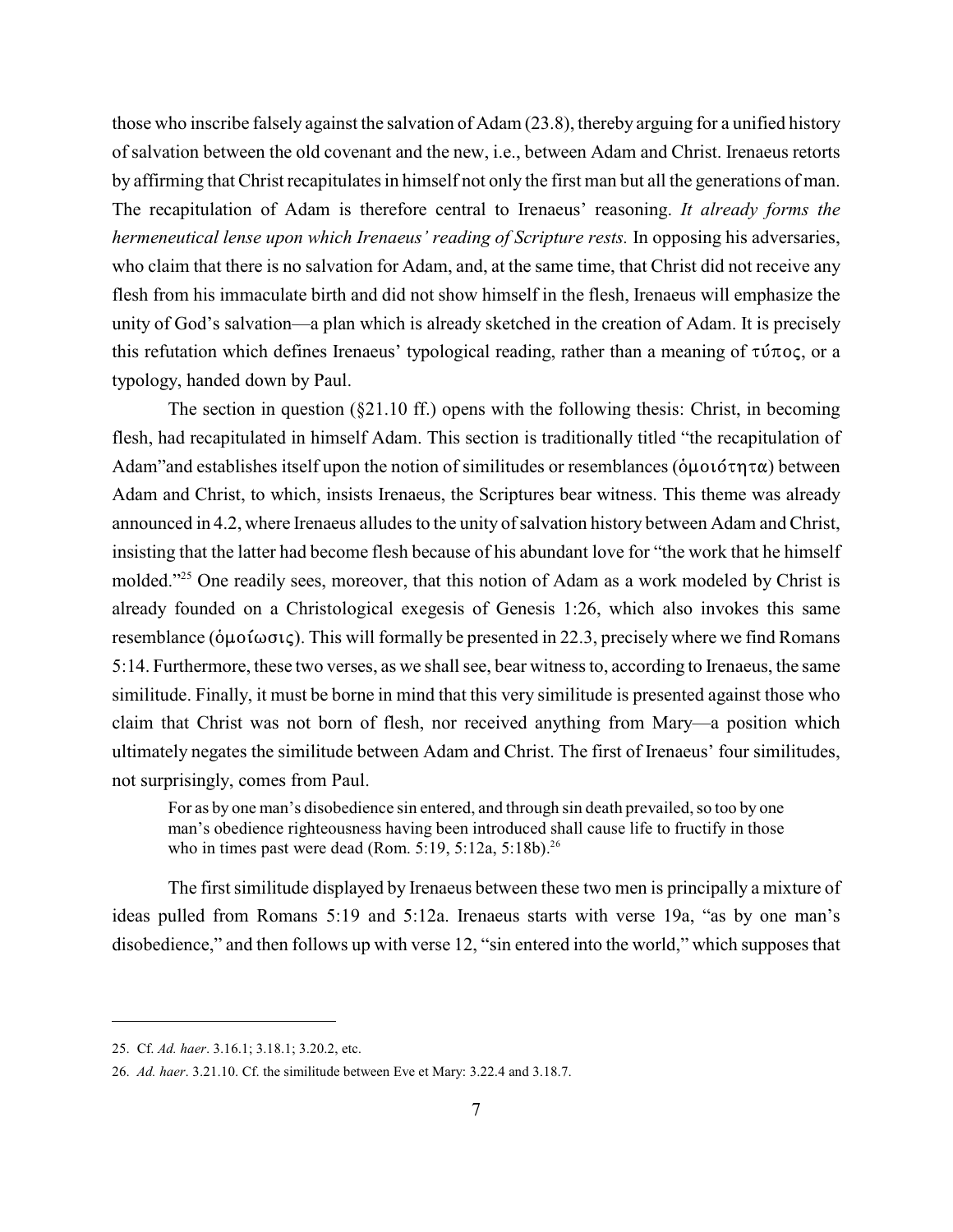Irenaeus has completed Paul's initial analogy in verse  $12<sup>27</sup>$  The similitude and the internal symmetry is certainly Paul's, but the idea of a recapitulation ("who in times past were dead") is part of Irenaeus' own theological reflection, and refutation. It is introduced in order to connect the end (eternal life brought to mankind) with the beginning (death came to mankind). This connecting of the end to the beginning is accentuated throughout this section by Irenaeus and decidedly emphasizes the notion of Christ recapitulating in himself Adam. The idee of a recapitulation of the first man in or by the second man becomes more clear in the following three similitudes.

And as the protoplast himself, Adam, has his substance from untilled and as yet virgin soil—for God had not yet sent rain, and man had not yet tilled the ground (Gn. 2:5)—and was formed by the hand of God ("for all things were made by him" (Jn. 1:3)), and the Lord took dust from the earth and formed man, so too did he who is the Logos, recapitulating Adam in himself, rightly receive a birth, enabling him to gather up Adam, from Mary who was as yet a virgin. . . But if the former was taken from the dust, and God was his maker, it was incumbent that the latter also, making a recapitulation in himself, should be formed as man by God, to have a resemblance ( $\phi\mu$  $\omega\sigma\tau\pi\alpha$ ) with the former as respects his birth.

The  $\phi\mu$  $\omega$  of  $\tau\alpha$  displayed in this passage, supported by scripture, takes stock of two similitudes or resemblances between Adam and Christ: the manner in which each one is born (i.e., through a virgin) and through the art of whom each one was formed.<sup>28</sup> Concerning the similitude between their mode of birth, Irenaeus draws from Genesis 2:5 on the one hand, which asserts that Adam's creation/generation, indeed his birth ( $\gamma \epsilon \nu \gamma \sigma \iota \zeta$ ), is from the virgin soil, and on the other hand on the textual allusions to Luke 1:31 ff., Matt. 1:23, and the ever present Isa. 7:14.<sup>29</sup> The second similitude, which asserts that both Adam's creation in the likeness of the Logos and the Logos' birth in the flesh is accomplished through the hands of God, is likewise supported by the Scriptures: for Adam, Irenaeus cites Genesis 2:7 and 1:26 (see the following section), and for Christ, principally John 1:3 and 1:14. Finally, the fact that Irenaeus insists that he who recapitulates in himself posses the same resemblance in birth  $(\tau \nightharpoonup \nightharpoonup \nightharpoonup \nightharpoonup \nightharpoonup \nightharpoonup \nightharpoonup \nightharpoonup \nightharpoonup \nightharpoonup \nightharpoonup \nightharpoonup \nightharpoonup \nightharpoonup \nightharpoonup \nightharpoonup \nightharpoonup \nightharpoonup \nightharpoonup \nightharpoonup \nightharpoonup \nightharpoonup \nightharpoonup \nightharpoonup \nightharpoonup \nightharpoonup \nightharpoonup \nightharpoonup \nightharpoonup \nightharpoonup \nightharpoonup \n$ formed by God, highlights the fact that this recapitulation is intrinsically connected to, even founded upon, these similitudes, of which both Testaments speak. To reject this similitude, for Irenaeus, is to contradict the Scriptures and Tradition.<sup>30</sup>

Those, therefore, who allege that he took nothing from the virgin do greatly err, so that they

<sup>27.</sup> The infamous 5:12: ὥσπερ δι' ένὸς ἀνθρώπου ή ἀμαρτία είς τὸν κόσμον εἰσῆλθεν καὶ διὰ τῆς ἀμαρτίας ὁ θάνατος, και ούτως είς πάντας άνθρώπους ὁ θάνατος διῆλθεν, ἐφ' ὦ πάντες ἤμαρτον. . . .

<sup>28.</sup> See also 3.22.1.

<sup>29.</sup> See 3.19.1; 3.19.2; 19.3; 20.3; 21.4; 21.5; 21.6; 23.1.

<sup>30.</sup> Cf. 3.2.3.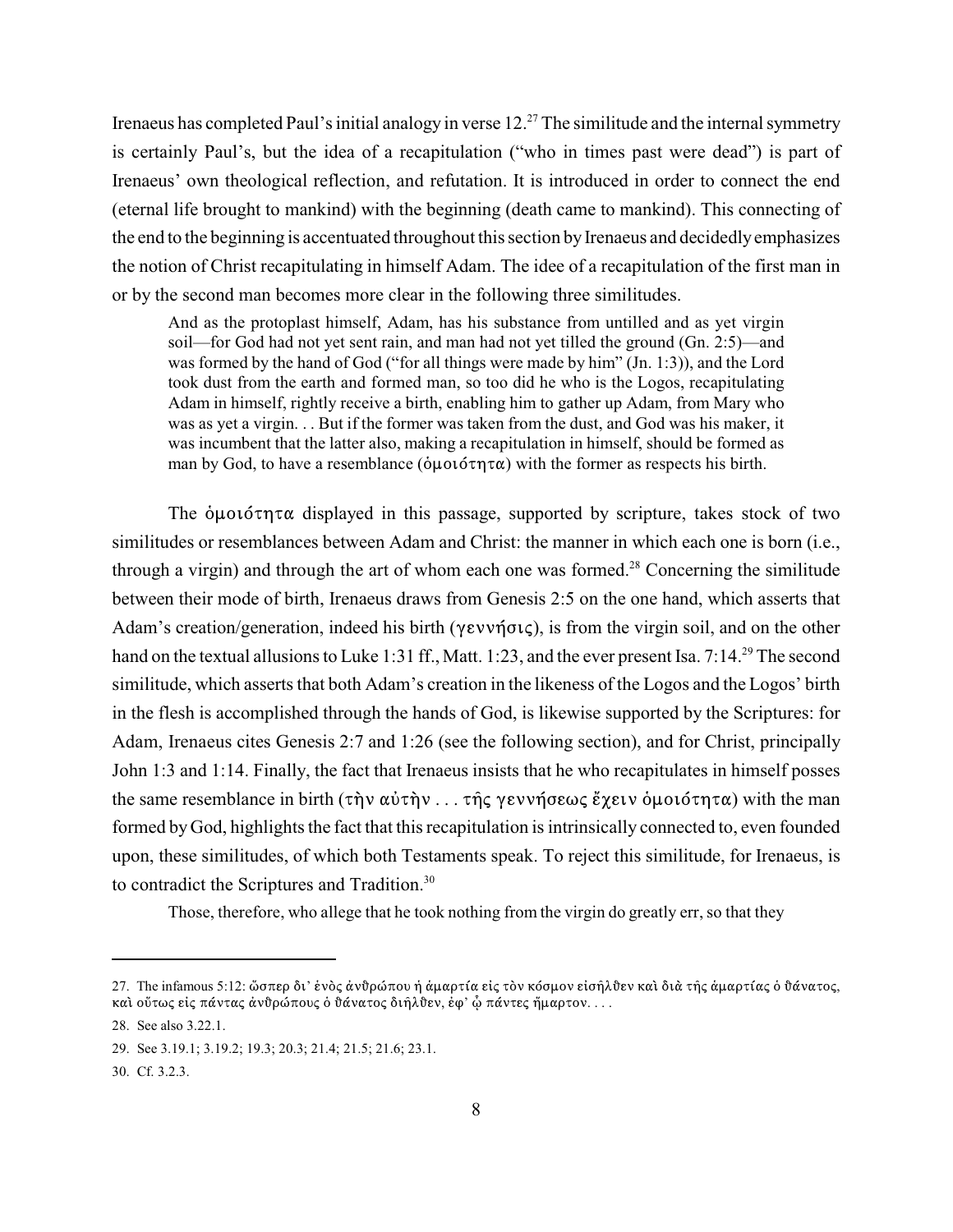might cast away the inheritance of the flesh  $(\tau \dot{\eta} \nu \tau \dot{\eta} \zeta \sigma \alpha \rho \kappa \dot{\delta} \zeta \kappa \lambda \eta \rho \sigma \nu \omega \mu (\alpha \nu)$ , and also reject the similitude ( $\tau \dot{\eta}$   $\dot{\eta}$   $\dot{\eta}$   $\dot{\eta}$   $\dot{\eta}$   $\dot{\eta}$   $\dot{\eta}$ ). For if the one from the earth had indeed formation and substance from both the hand and workmanship of God, but the other not from the hand and workmanship of God, then he who was made after the image and likeness (Gn. 1:26) of the former did not, in that case, preserve the similitude of this man. . . (3.22.1)

This passage takes stock of the third similitude. The two births are formed from the same divine hand: Adam, who is fashioned by the hands of God, i.e., the Logos himself, and Christ who becomes flesh incarnate.<sup>31</sup> The recapitulation of Adam is thus accomplished through the fact that Christ himself will be born similarly to Adam. In short, it was necessary that 1) Christ became man in the same fashion that Adam did, i.e., through a virgin; and 2) through the same means as Adam, i.e., through the art of God. Irenaeus is leading his reader little by little to the scriptural verse that explicitly touches upon this theme. Christ preserved the similitude of Adam who was made in his "image and likeness."<sup>32</sup> In other words, the preexistent Logos formed Adam after his own image and resemblance. It is therefore not surprising that Irenaeus cites Paul, who calls Adam himself a  $\tau \nu \pi o \varsigma$  $\tau$ o  $\hat{\mu}$   $\hat{\mu}$   $\hat{\lambda}$   $\lambda$ ov $\tau$ o $\varsigma$  in the context of a Christological exegesis on Genesis 1:26. Christ as preexisting Logos had preformed Adam in the similitude(s) of his future incarnation. Those, therefore, who deny that Christ had received flesh from Mary likewise deny the similitude between Adam and Christ.

It must furthermore be borne in mind that inherent in Irenaeus' refutation is not only the emphasis placed on the importance of the similitude between Adam and Christ with respect to their mode of coming into the world, but also the salvation of all humanity, i.e., all flesh. For Irenaeus, the position taken up by the gnostics opposes the *raison d'être* of the incarnation of Christ. The salvation of all flesh according to Irenaeus' reading of Scripture can only lead to a single interpretive conclusion: in becoming flesh, Christ has recapitulated in himself Adam, and likewise all flesh. As scriptural proof of the birth of Christ in and from the flesh, Irenaeus cites Galatians 4:4, "God sent his son born of a woman," and Romans 1:3, "... concerning his son, who was born from the seed of David according to the flesh" (22.1). As if these passages were not sufficient, Irenaeus cites the writings of the evangelists in order to emphasize the human aspect of Jesus terrestrial life: he received the nourishment of the earth, experienced hunger, fatigue, sadness, pain, etc. "For all these are signs of the flesh which had been derived from the earth, which he had recapitulated in himself, bearing salvation to his own handiwork" (22.2). It is "for this reason. . ."—namely that Christ has recapitulated in himself all of humanity, including Adam—that Luke, according to Irenaeus, presents his readers with the genealogy of Christ.

<sup>31.</sup> Irenaeus does not cite John 1:14 here, but it is alluded to since it is cited throughout this book.

<sup>32.</sup> See also: 3.22.1; 3.23.1; 3.23.2, etc.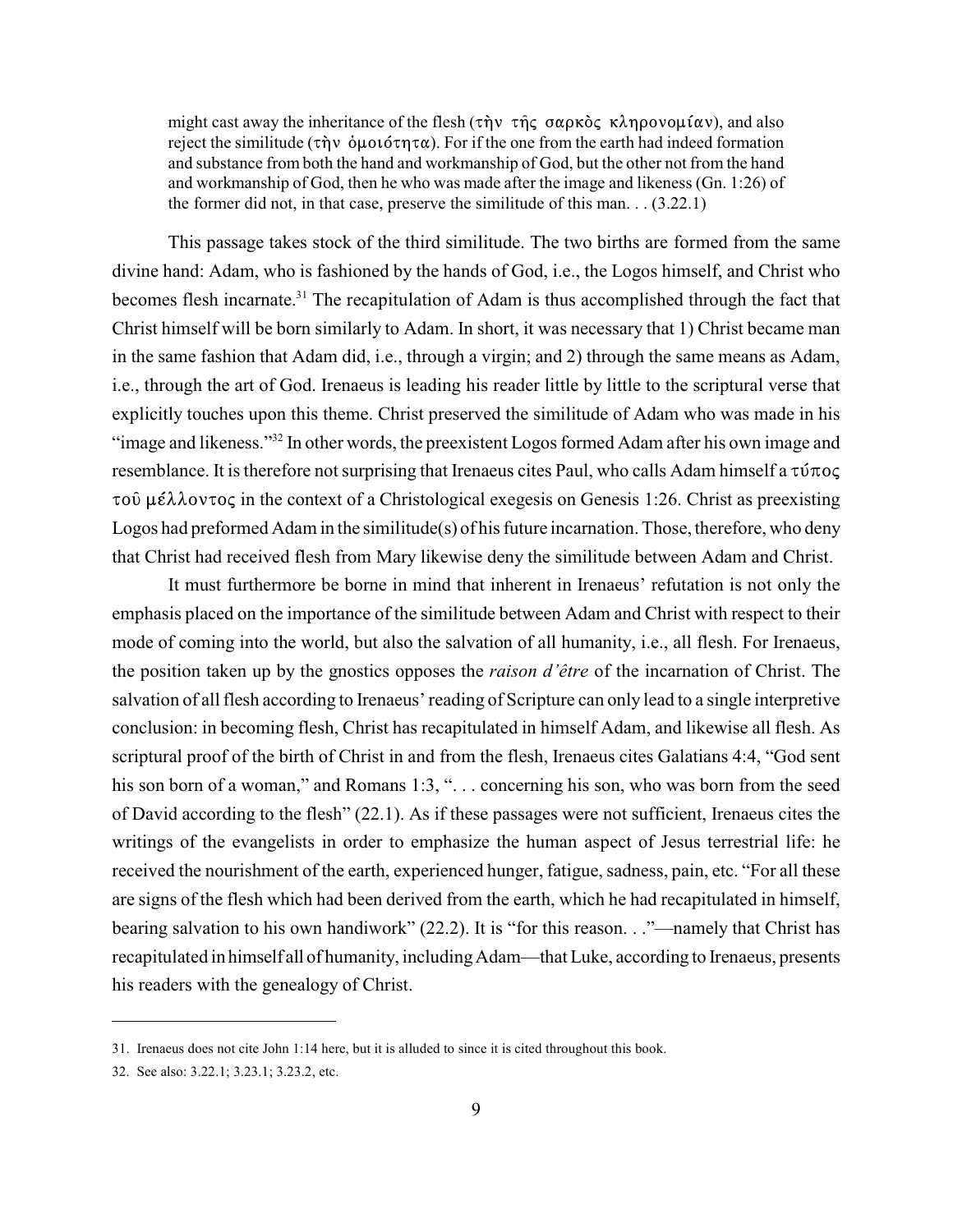For this reason, Luke points out that the pedigree which traces the generation of our Lord back to Adamcontains seventy-two generations (Luke 3:23-38), connecting the end with the beginning, and implying that it is he who has summed up in himself all nations dispersed from Adam downwards, and all languages and generations of men, together with Adam himself. Thus also was Adam himself termed by Paul "the image of the future";<sup>33</sup> for the Logos, the maker of all things, had formed beforehand for himself the future "economy" (dispensation)<sup>34</sup> of the human race, connected with the Son of God, for God having predestined that the first man should be of a psychical nature, seeing that he might be saved from the spiritual one. For inasmuch as he had a pre-existence as a saving being, it was necessary that what might be saved should also be called into existence, in order that the being who saves should not exist in vain (3. 22.3).

This joining of the end with the beginning, which we saw in Irenaeus' exegesis on Romans 5:19 and 12a, is also visible here in his treatment of Luke. Thus it is fairly easy to see how Irenaeus could cite Luke 3:23-38 as justification for the idea that all flesh shall be recapitulated in Christ. To refute the position of his adversaries, that neither Adam nor humanity is saved in Christ's coming, Irenaeus appeals to scriptural passages wherein Adam and Jesus Christ are presented together, in order to speak of the latter as recapitulating the former. What is of importance to Irenaeus in this passage is that Luke attests that the genealogy of Christ goes back to Adam; but the idea of a recapitulation is Irenaeus' own hermeneutic. It is precisely this "hermeneutic"—the recapitulation of Adam in Christ—that influences Irenaeus' reading of Luke, and likewise guides his reading of Romans 5:14. Thus, it is also "for this reason" that Paul, Irenaeus affirms, "called Adam himself a  $\tau$ ύπος τοῦ μέλλοντος; for the Logos, the maker of all things, had formed beforehand for himself the future 'economy' (dispensation) of the human race." As with Irenaeus' recapitulation hermeneutic on Luke, one has the sense that here too Irenaeus applies a certain slant in reading Romans 5:14. Does Irenaeus' reading of Paul do justice to Paul's own thought? Is there a (Pauline) typology here and does that rest on the term  $\tau \nu \pi o \varsigma$ ? Furthermore, how has Irenaeus understood the genitive particle  $\tau \circ \hat{\nu}$  ush  $\lambda \circ \nu \tau \circ \varsigma$ ?

It might be useful to outline the direction of Irenaeus' argument. After having cited the end of verse Rom. 5:14 ( $\tau \tilde{\nu} \pi$ o $\varsigma$   $\tau$ o $\tilde{\nu}$   $\mu \tilde{\epsilon} \lambda \lambda$ ov $\tau$ o $\varsigma$ ), Irenaeus continues by referencing this as an act of creation; "for the maker *(fabricator)* of the universe had preformed  $(\pi \rho o \epsilon \tau \hat{v} \pi \omega \sigma \epsilon v)^{35}$  in Adam the

<sup>33.</sup> The Latin manuscript reads *typus futuri*, which is certainly derived from Paul's Greek τύπος τοῦ μέλλοντος. However, the Latin participle *futuri* is less ambiguous than the Greek τοῦ μέλλοντος; the Latin certainly needs to be rendered, "what shall come" or simply, "the future."

<sup>34.</sup> Latin: *futuram dispositionem*.

<sup>35.</sup> It is regrettable that Irenaeus' Greek does not survive, which would have enabled us to understand better his exegetical thought. The Latin manuscript has "*praeformauerat*," which Rousseau's Greek retroversion (*Sources chrétiennes*) yields προετύπωσεν, which is in all probability Irenaeus' vocabulary here since he uses this term elsewhere. Cf. 3.19:  $\pi$ ροτυπώσεις τῶν μελλόντων.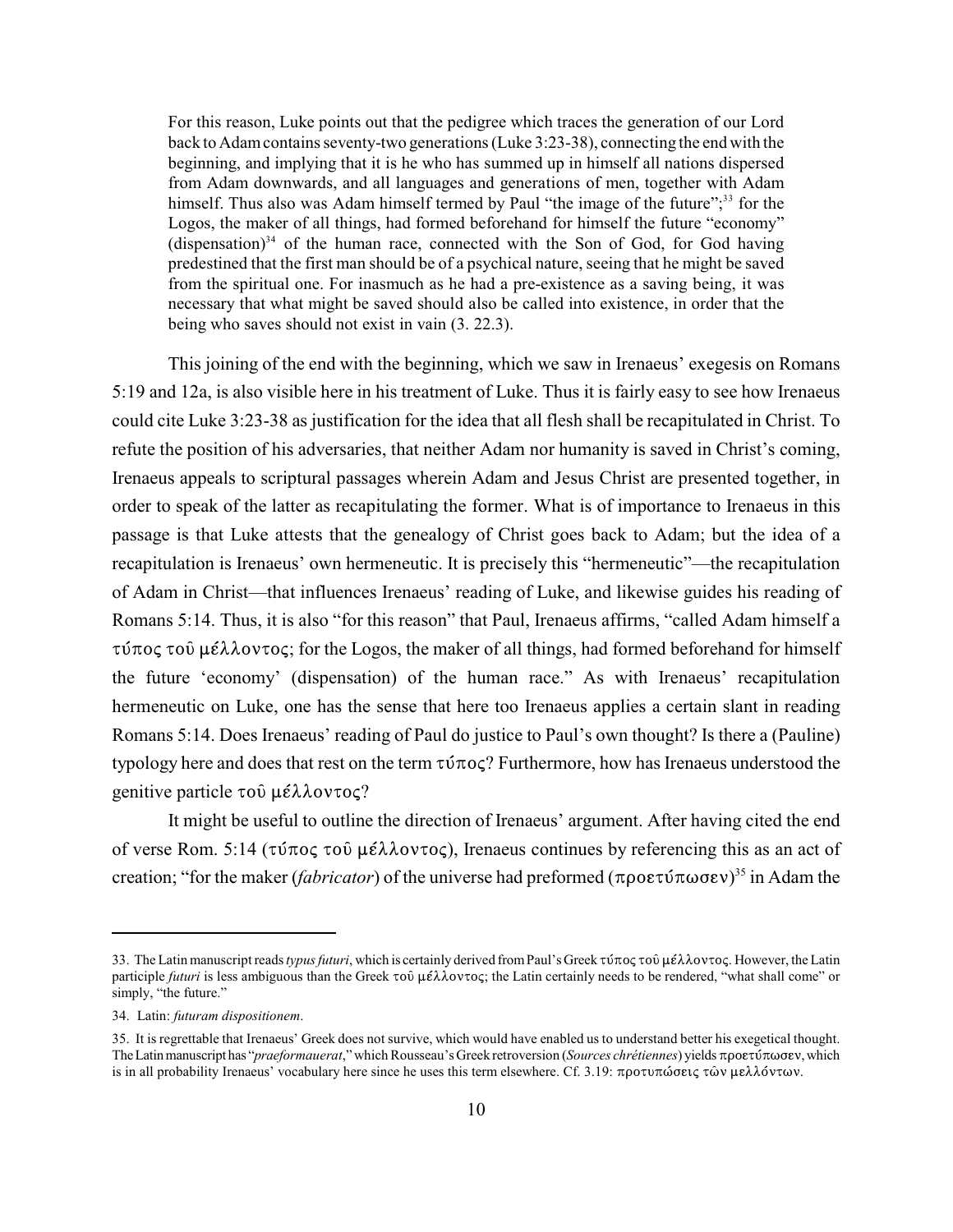future dispensation of humanity." It is not coincidental that after having cited ' $A\delta \alpha \mu$   $\delta \varsigma$  έστιν *JbB@H* J@Ø :X88@<J@H, Irenaeus accentuates the creative role ofthemaker ofthe universe precisely in regards to the creation or (pre)formation of Adam, as indeed Irenaeus reads it. The occurrence of Adam, the fabricator or Logos, Genesis 1:26, the term  $\tau \nu \tau \sigma \varsigma$ , and most likely the verb  $\pi \rho \sigma \tau \nu \pi \sigma \omega$ together leads us to think that Irenaeus has understood Paul's expression in the context of the creation of Adam, that is to say in the context of his Christological exegesis on Genesis 1:26. This interpretation is reinforced through the importance Irenaeus places on Genesis 1:26 which is cited throughout this section,  $36$  and which highlights even more the interpretive argument that Adam's birth/creation ( $\gamma$ evvήσις) is accomplished in the image and resemblance of the Logos's future generation ( $\gamma \epsilon \nu \nu \eta \sigma \iota \zeta$ ). Consequently, in this exegetical context  $\tau \nu \tau \sigma \zeta$  can only mean "image" for Irenaeus. The future economy (creation, birth, recapitulation of all flesh) is preformed in Adam presicely because Adam had been formed in the "image and resemblance" of this future dispensation. In other words, the similitude or resemblance between the Logos and Adam is already scripturally asserted for Irenaeus in Genesis 1:26: Ποιήσωμεν ἄνθρωπον κατ' είκόνα ήμετέραν και καθ'  $\phi$ μοίωσιν. The text of Genesis 1:26, therefore, bears witness to the resemblance ( $\phi$ μοιότης) between Adam and Christ, namely that Adam had been preformed ( $\pi \rho \sigma \epsilon \nu$ ) by the Logos himself and after his own image and resemblance.

It is not difficult, moreover, to understand  $\tau \tilde{\nu} \tau o \tilde{\nu}$  in the sense of "form" or "image" in the exegetical context of the creation of Adam. Philo of Alexandria, for example, affirms that within the creation narrative of the first man, Moses added to  $\kappa \alpha \tau$ ' είκόνα the expression  $\kappa \alpha \vartheta$ ' όμοίωσιν (Gn. 1:26) in order to present a clear image ( $\tau \rho \alpha v \delta v \tau \dot{\nu} \pi \sigma v$ ) of the Logos (*Opif.* 71).<sup>37</sup> Or, during an exegesis on Genesis 1:26, the author of the *Epistle of Barnabas* (6.11) explains that the *gnosis* of this verse concerns the new creation, wherein the Lord will create for the faithful another image or form ( $\alpha \lambda \lambda$ ov  $\tau$ ú $\pi$ ov).<sup>38</sup> Or again, in book III of the *Sibylline Oracles* (3:27), Adam at his creation is mentioned as "an image of the form of man" ( $\tau$ ύπον μορφής μερόπων). At any case, the comprehension of Adam as an image of Christ refutes the position of the Gnostics. In the gnostic cosmology that Irenaeus presents in book I of his *Adversus haereses*, the term  $\tau \tilde{\nu} \pi o \varsigma$  is frequently employed in the sense of a corporeal image modeled after an incorporeal archetype. The Gnostics even claim that the psychic Christ is the  $\tau \nu \pi o \varsigma$  of the pneumatic Christ (7.2). Obviously this gnostic cosmogony has no place in it for Adam, northe salvation of humanity from Adam. It is in opposition

<sup>36.</sup> Not only the textual allusion made here, but see also 3.23.1 and 3.23.2.

<sup>37.</sup> Likewise: *Her* 230 et *Mut*. 31.

<sup>38.</sup> Cf. Philo, *Somn*. 1.129: in the struggle between Jacob and God, Jacob receives a new form (καινὸν τύπον).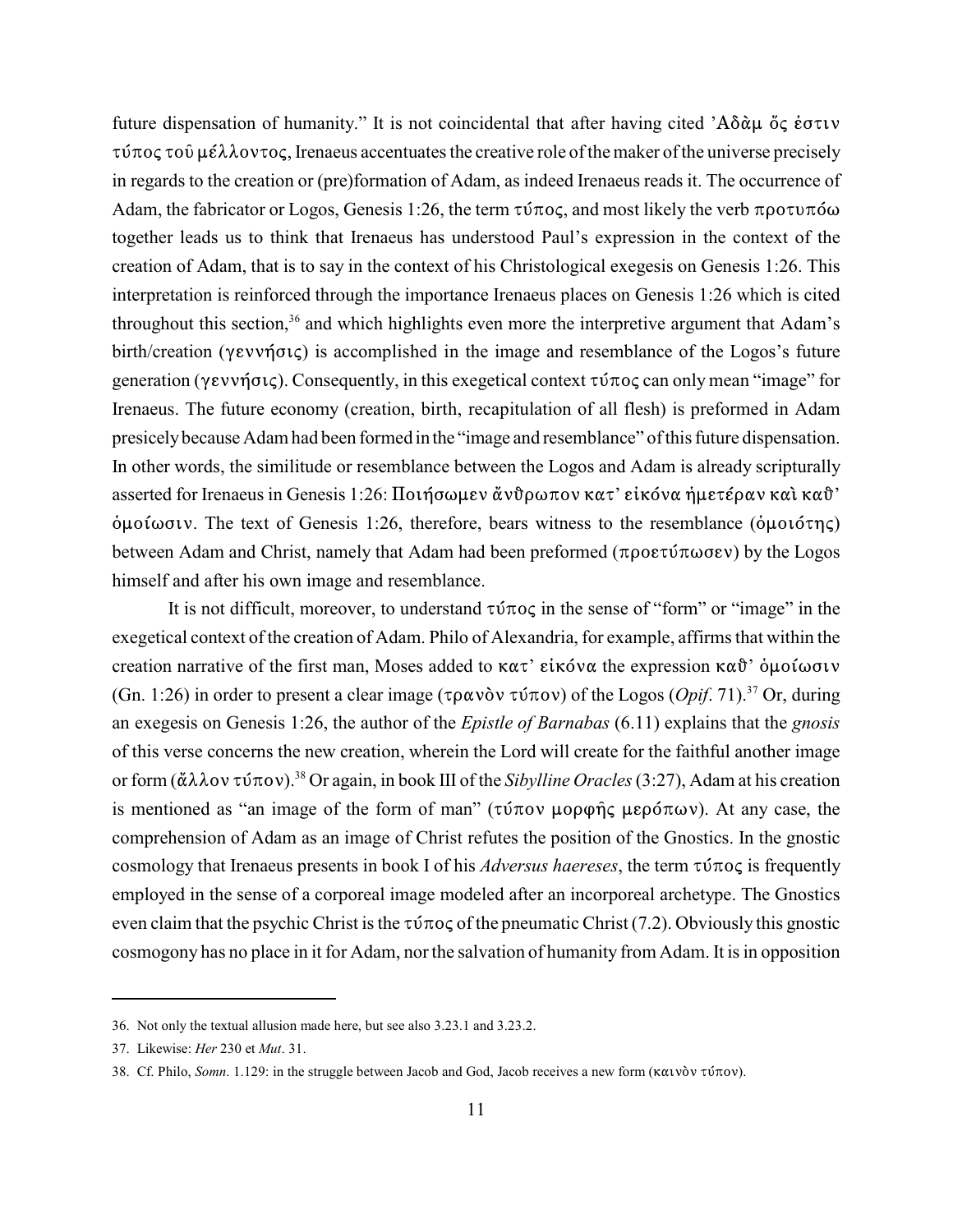to this gnostic 'economy' that Irenaeus insists that Christ as preexisting Logos formed beforehand Adam in his image and, consequently, Adam carries the image  $(\tau \nu \pi o \varsigma)$  of his future incarnation. The goal of his refutation is thus to bring correction, and orthodoxy, to the Gnostics' error: Christ is the fulfillment of what had begun with Adam, who in turn is an image of Christ's future incarnation, i.e., the future economy whereby all flesh will be recapitulated.

We can imagine the following scenario: the Logos formed Adam from the virgin earth, a carnal being, made in the image and likeness of the Logos, which then serves as a model of the Logos' future incarnation as a carnal being from the virgin Mary.<sup>39</sup> Adam as the image of the future economy is visible in the context of Irenaeus' Christological exegesis of Genesis 1:26 and in connection to the similitudes established by Irenaeus between Adam and Christ. Thus the Latin manuscript's *typos futuri*, standing in for Irenaeus' original Greek, following Paul here, (τύπος τοῦ  $\mu \in \lambda \lambda$  ovtoc, can only be rendered in English as "an image of the future." Furthermore, the context of Irenaeus' use of this verse suggests that he understood *futuri* in the neuter: "for the Logos, the maker of all things, had formed beforehand for himself the *futuram dispositionem* of the human race." It is apparent Irenaeus here invokes all the similitudes previously mentioned in his argument. For example, the Logos had preformed in Adam his proper generation through the virgin Mary, in modeling Adam from the virgin earth, which furthermore reinforces Irenaeus' recapitulation of all flesh—an integral part to the future economy. Nevertheless, it must be borne in mind that the argument that this future is preformed in Adam is proper to Irenaeus, which was formulated as a reaction to the gnostics. Paul called Adam "an image of the future economy" because, according to Irenaeus, Paul, like Luke, connects the end to the beginning in the process of a recapitulation: already preformed in Adam was the future salvation of all flesh. In the end a nice refutation of the gnostics who eliminate Adam/humanity from their soteriology.

# **CONCLUSION**

As we noted in the introduction, modern commentators have insisted that Paul not only forged a hermeneutical sense of the term  $\tau \nu \pi o \varsigma$ , thereby creating typological exegesis, but that he also bequeathed this sense to the early church. However, our reading of Irenaeus does not corroborate

<sup>39.</sup> Cf. *Démonstration* 32 : « Pourquoi la naissance virginale ? Or, d'où provient la substance du premier homme ? De la volonté et de la sagesse de Dieu et d'une terre vierge (similitude avec la naissance du Christ) : "car Dieu n'avait pas encore fait pleuvoir," dit l'Écriture, avant que l'homme fût fait, "et il n'y avait pas encore d'homme pour travailler la terre." C'est donc tandis qu'elle était encore vierge que "Dieu prit du limon de la terre et en modela l'homme" pour qu'il fût le point de départ de l'humanité. Comme c'était cet homme même qu'il récapitulait en lui-même, le Seigneur reçut donc une chair formée selon la même économie que celle d'Adam, en naissant d'une Vierge par la volonté et la sagesse de Dieu, afin de montrer lui aussi une chair formée d'une manière semblable à celle d'Adam et de se faire cet homme même dont il est écrit qu'il était, à l'origine, à l'image et à la ressemblance de Dieu ».